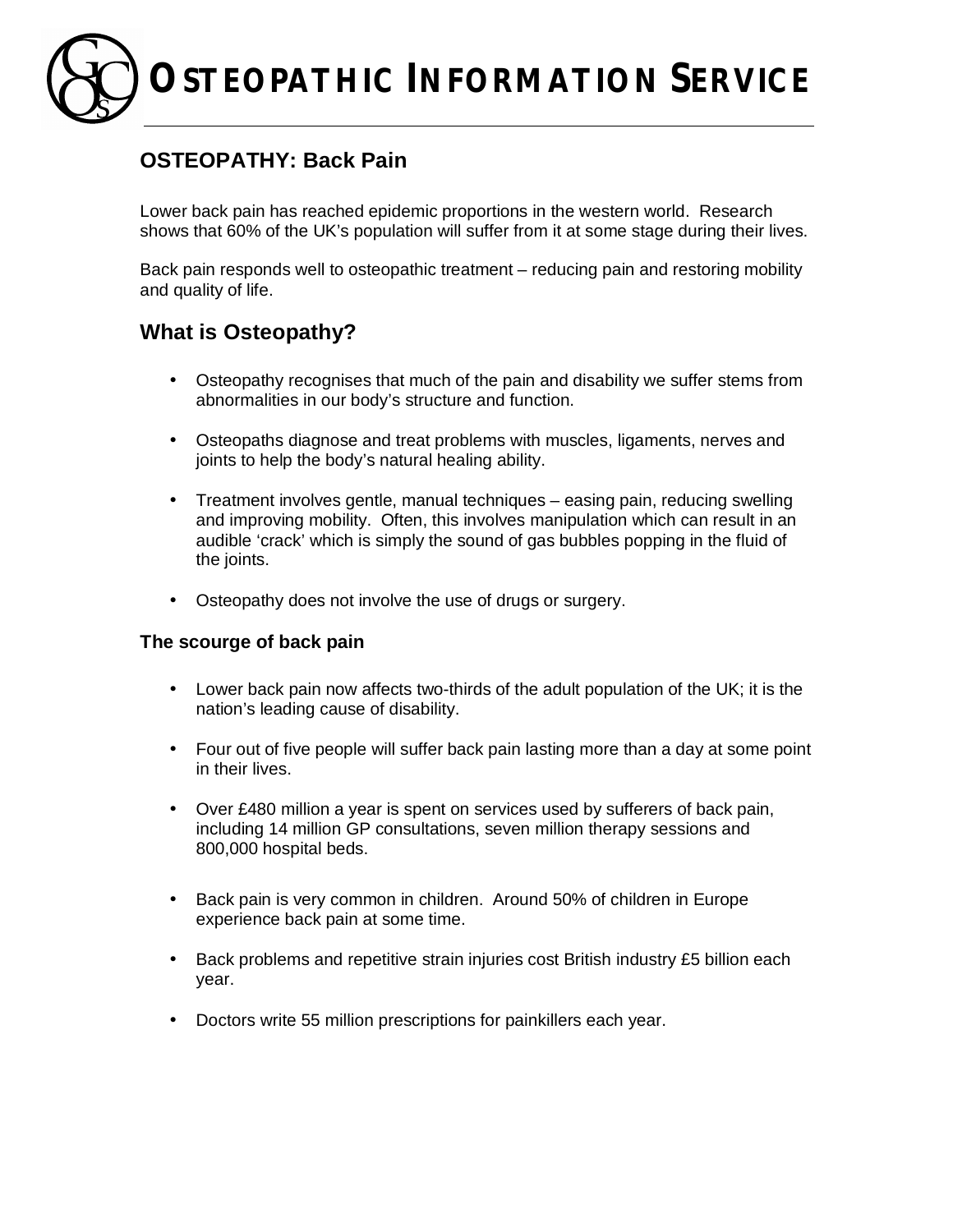#### **Back pain – causes and effects**

The trouble with back pain is that it can do more than just give you a pain in the back. It can create difficulties with walking, sitting, bending and lifting and can even lead to depression and incontinence. It can also be the cause of pain in the buttocks, groin or legs (commonly called sciatica), in the head, neck, shoulders and arms. It can also be one of the effects of hip, knee and foot problems.

Back pain can result from bad posture, a sudden jerky movement, a lumpy mattress or poor lifting techniques. It can also be caused by injury in a work place, by a sports accident or by muscular spasms. It often occurs during pregnancy or, because of decreased flexibility, as people get older.

There are also many diseases and pathological conditions that can lead to back pain. These include abdominal or pelvic disease, anxiety, arthritis, cervical or lumbar spondylosis, dermatological problems, kidney disease, rheumatic conditions, tumours and scoliosis.

Our modern, sedentary lifestyles have a profound effect on the development of back pain; indeed one of the most effective ways of preventing it is simply to stay active.

An average adult in the UK spends at least two hours a day in front of a computer screen or television set, and back problems can be triggered if they don't sit properly.

In an age of mobile phones and computer games, such troubles are increasingly inflicting children of school age as well.

#### **Osteopathy and the treatment of back pain**

Osteopathic treatment is often the most effective first line of attack in correcting problems caused by back pain. Speedy access to osteopathic care for acute patients often averts the possibility of conditions becoming chronic.

By correcting any underlying mechanical disturbances in the musculo-skeletal system, osteopaths can greatly relieve pain and distress, minimise dependency on drugs and slash the cost of treatment for side effects.

Osteopathic treatment often negates the need for further medical investigation or surgery, although osteopaths are skilled in diagnosing problems that require such investigation or treatment.

Back problems account for over 50% of the cases osteopaths see.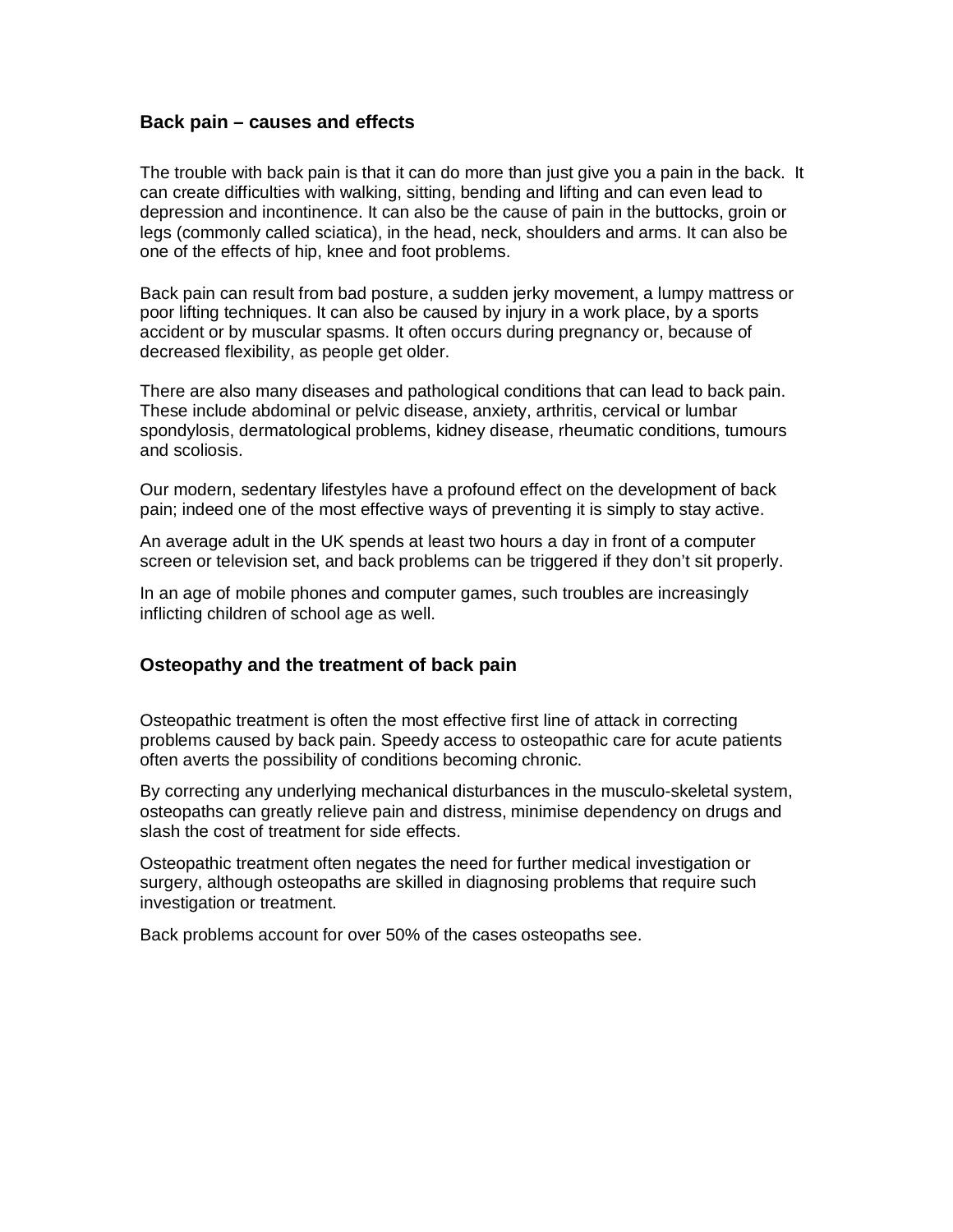#### **Visiting an osteopath**

On your first visit, and before examination begins, the osteopath will discuss and record your medical history in detail. You will then normally be asked to remove some of your clothing so that a series of observations and biomechanical assessments can be made.

The osteopath will then apply a highly developed sense of touch to identify points of weakness or excessive strain throughout the body. Further investigations may include an x-ray or blood test. This will allow a full diagnosis of the problem and will enable the osteopath to tailor a treatment plan to your needs.

Your osteopath should make you feel at ease and tell you what is happening throughout your consultation. You should ask questions if you have any concerns. If further medical treatment is needed the osteopath may contact your doctor, with your permission.

#### **How much does osteopathy cost?**

You do not need a referral from a GP to see an osteopath. The majority of osteopaths work in private practice, so you may choose to approach a practitioner directly and pay for treatment. Fees range from £25 to £50 and above for a single session, depending upon the location of the practice and experience of the osteopath. Typically between two and six treatment sessions are needed, though this varies according to the severity of the problem.

An increasing number of osteopaths work alongside GPs, so it may be possible for your doctor to refer you to an osteopath on the NHS. It may also be possible to claim for a course of osteopathy if you have private health insurance policy. Check with your insurance provider to confirm the available level of cover and to find out whether you require a referral from a GP or specialist. All insurance companies have help lines to explain your benefits and methods of claiming.

#### **Ten top tips for back care**

- 1. For back pain, better to see your osteopath sooner than later.
- 2. Take regular exercise your osteopath can say what's right for you.
- 3. Hours in one position can cause problems avoid computer 'hump'.
- 4. During repetitive tasks, vary your rhythm and take frequent breaks.
- 5. Adjust car seats and on long journeys, take regular breaks to stretch.
- 6. Pace yourself with heavy work such as gardening don't risk a disc!
- 7. Watch children's posture they shouldn't carry bags on one shoulder or spend too long at a computer without breaks.
- 8. During pregnancy, osteopathy can help your body adjust to changes.
- 9. Avoid strain when lifting, particularly small children and shopping.
- 10. Your bed could be part of the problem. Seek osteopathic advice on choosing a new one.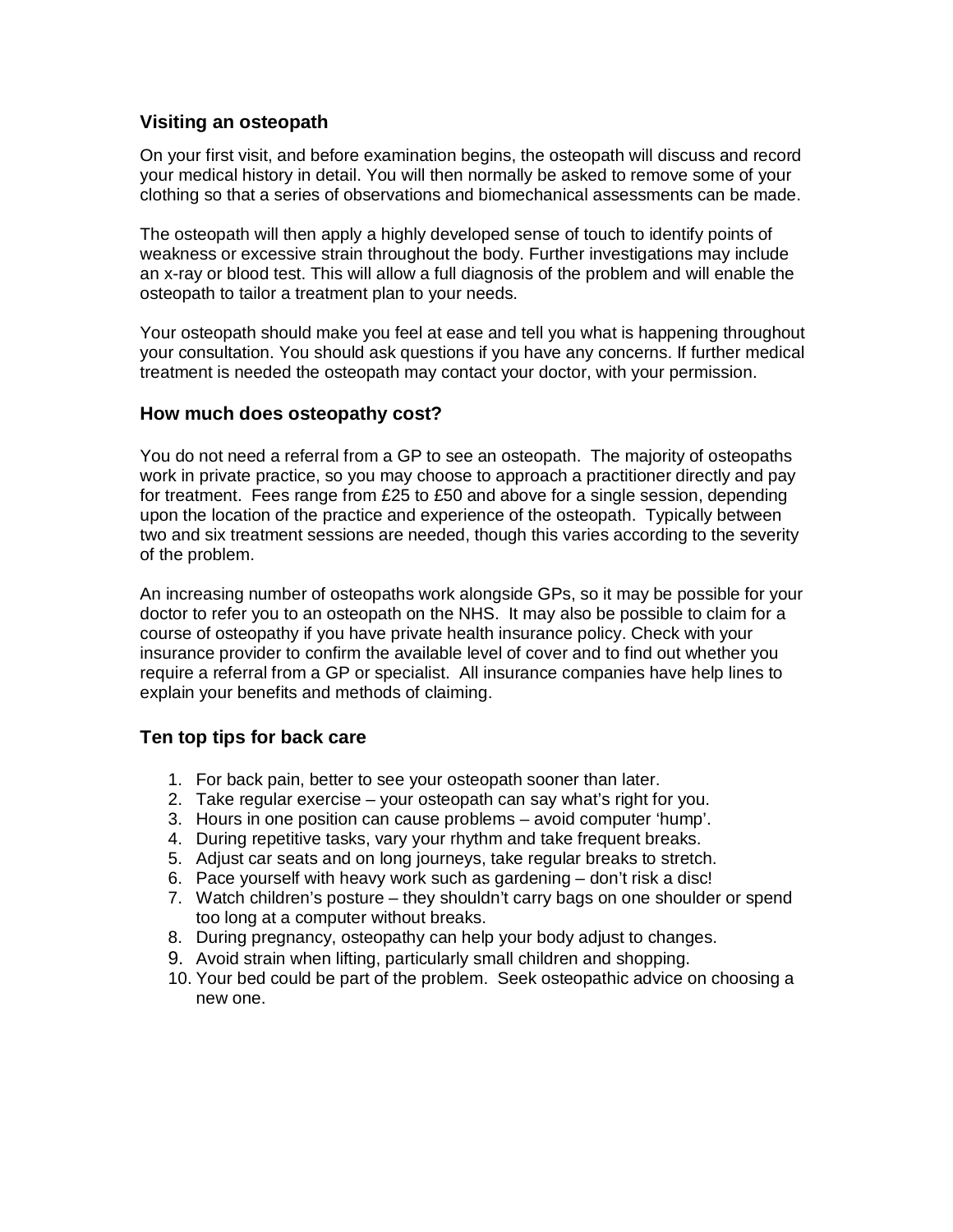#### **Osteopathy and patient protection**

Patients consulting an osteopath have the same safeguards and rights as when consulting a doctor or dentist. Osteopathy is an established system of diagnosis and treatment, recognised by the British Medical Association as a distinct clinical discipline.

Under the Osteopaths Act of 1993, osteopathy was accorded statutory recognition, and the title "osteopath" protected by law. In the UK it is now a criminal offence to describe oneself as an osteopath unless registered with the General Osteopathic Council (GOsC).

The GOsC regulates, promotes and develops the profession, maintaining a Statutory Register of those entitled to practise. Practitioners on the Register meet the highest standards of safety and competency. They have provided proof of good health, good character and have professional indemnity insurance.

Osteopathic training is demanding and lengthy, and a recognised qualification is only available from osteopathic educational institutions accredited by the GOsC. Trainee osteopaths study anatomy, physiology, pathology, biomechanics and clinical methods during a four or five year honours degree programme. Such wide-ranging medical training gives osteopaths the skills to diagnose conditions when osteopathic treatment is not advisable, and the patient must be referred to a GP for further investigation.

Osteopaths are committed to a programme of continuing professional development.

You can obtain details of an osteopath's registration by telephoning the GOsC on **020 7357 6655.**

#### **Finding an osteopath near you**

To find an osteopath near you, details are available in Thomson and Yellow Pages directories.

Alternatively contact the GOsC directly at: Osteopathy House 176 Tower Bridge Road London SE1 3LU Tel: 020 7357 6655 Email: [info@osteopathy.org.uk](mailto:info@osteopathy.org.uk) [www.osteopathy.org.uk](http://www.osteopathy.org.uk)